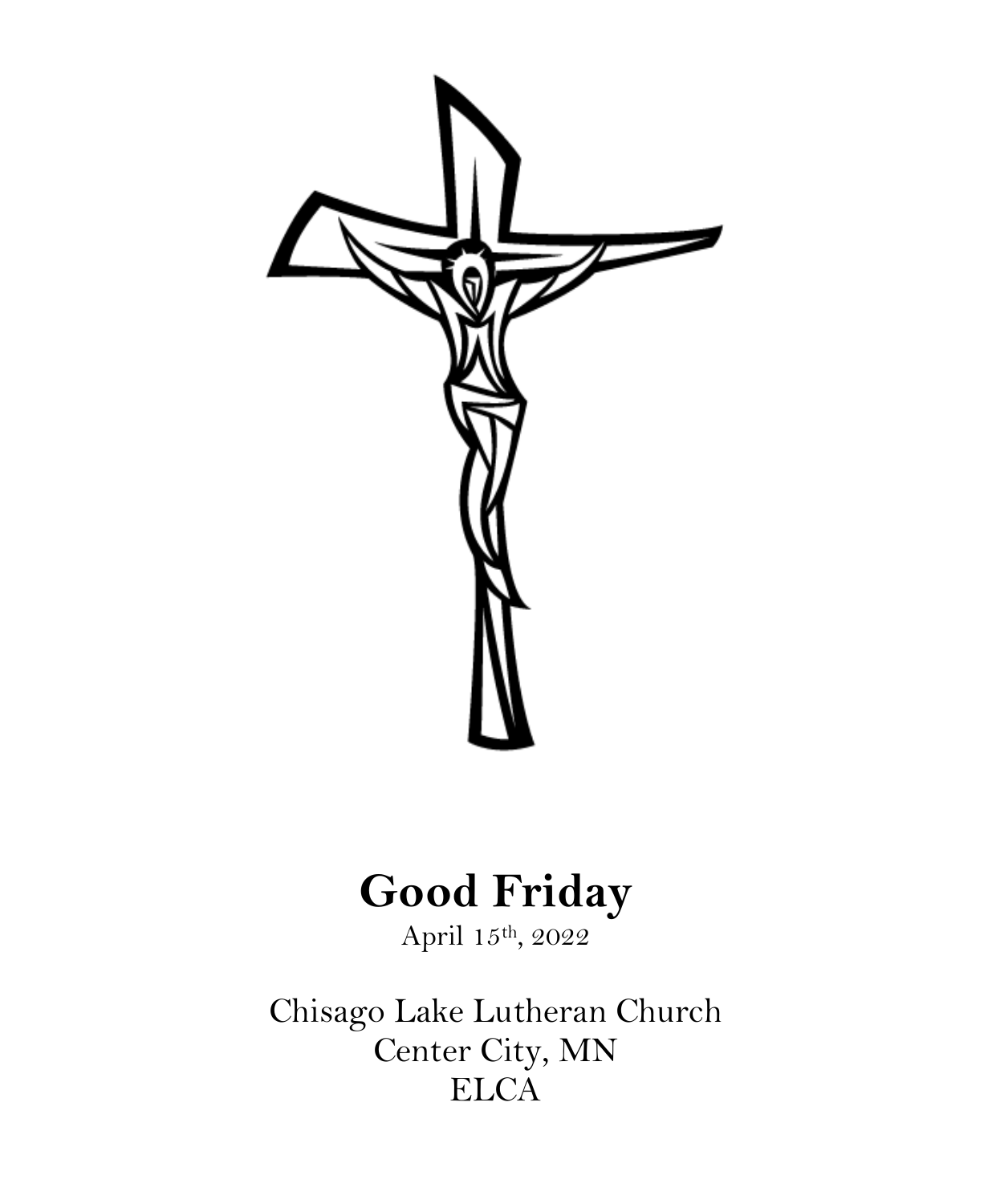### **WELCOME TO CHISAGO LAKE LUTHERAN CHURCH**

At the heart of the Good Friday liturgy is the passion according to John, which proclaims Jesus as a triumphant king who reigns from the cross. The ancient title for this day—the triumph of the cross—reminds us that the church gathers not to mourn this day but to celebrate Christ's life-giving passion and to find strength and hope in the tree of life. In the ancient bidding prayer we offer petitions for all the world for whom Christ died. Today's liturgy culminates in the Easter Vigil tomorrow evening.

| <b>PRELUDE</b> | "When Jesus Wept" | Schulz-Widmar |
|----------------|-------------------|---------------|
| <b>WELCOME</b> |                   |               |

GATHERING HYMN *"Go to Dark Gethsemane"* ELW Hymn #347

## LITURGY OF THE CROSS

Behold the cross, on which hung the Savior of the world. **Come let us worship.**

My people, what wrong have I done to you? How have I offended you? Answer me! Through baptism, I led you from slavery to freedom, but you lead your Savior to the cross.

#### **Holy God, holy and merciful, holy and just, have mercy upon us.**

I led you through the wilderness. I fed you with the bread of life, the manna from heaven, but you lead your Savior to the cross.

#### **Holy God, holy and merciful, holy and just, have mercy upon us.**

I planted you as my fairest vineyard, I grafted you into the one true vine, I gave you the water of salvation, but you give me gall and vinegar to drink, and leave me thirsting upon a cross.

#### **Holy God, holy and merciful, holy and just, have mercy upon us.**

I gave you a royal scepter, but you give me a crown of thorns. I raised you up to newness of life, but you raise me high upon a cross.

**Holy God, holy and merciful, holy and just, have mercy upon us.**

What more could I have done for you? I gave you my peace and my truth, but you fight in my name, and divide my Church.

#### **Holy God, holy and merciful, holy and just, have mercy upon us.**

I come in your brother and sister, hungry, yet you give me no food, thirsty, yet you give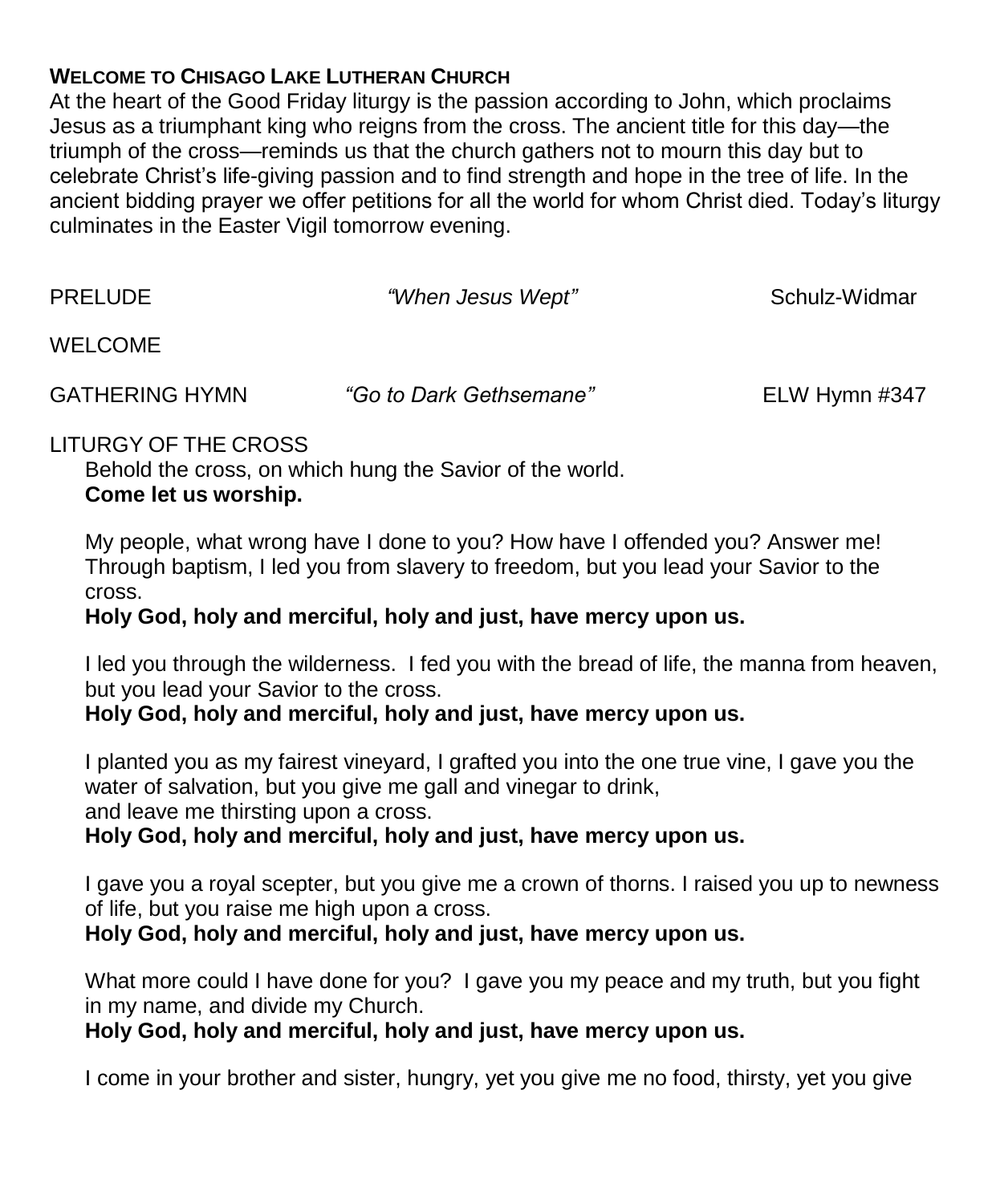me no drink, a stranger, and you do not welcome me, naked, and you do not clothe me, sick and in prison, and you do not visit me.

**Holy God, holy and merciful, holy and just, have mercy upon us.**

Behold, the life giving cross on which was hung the salvation of the whole world. **Amen.**

Let us pray for the forgiveness of our sins as Jesus taught us.

**Our Father, who art in heaven, hallowed be thy name, thy kingdom come, thy will be done, on earth as it is in heaven. Give us this day our daily bread; and forgive us our trespasses, as we forgive those who trespass against us; and lead us not into temptation, but deliver us from evil. For thine is the kingdom, and the power, and the glory, forever and ever. Amen.**

#### PASSION READING John 18:1--19:42

<sup>1</sup>[Jesus] went out with his disciples across the Kidron valley to a place where there was a garden, which he and his disciples entered.<sup>2</sup>Now Judas, who betrayed him, also knew the place, because Jesus often met there with his disciples. <sup>3</sup>So Judas brought a detachment of soldiers together with police from the chief priests and the Pharisees, and they came there with lanterns and torches and weapons. <sup>4</sup>Then Jesus, knowing all that was to happen to him, came forward and asked them, "Whom are you looking for?" <sup>5</sup>They answered, "Jesus of Nazareth." Jesus replied, "I am he." Judas, who betrayed him, was standing with them. <sup>6</sup>When Jesus said to them, "I am he," they stepped back and fell to the ground. <sup>7</sup>Again he asked them, "Whom are you looking for?" And they said, "Jesus of Nazareth." <sup>8</sup>Jesus answered, "I told you that I am he. So if you are looking for me, let these men go." <sup>9</sup>This was to fulfill the word that he had spoken, "I did not lose a single one of those whom you gave me." <sup>10</sup>Then Simon Peter, who had a sword, drew it, struck the high priest's slave, and cut off his right ear. The slave's name was Malchus. <sup>11</sup> Jesus said to Peter, "Put your sword back into its sheath. Am I not to drink the cup that the Father has given me?"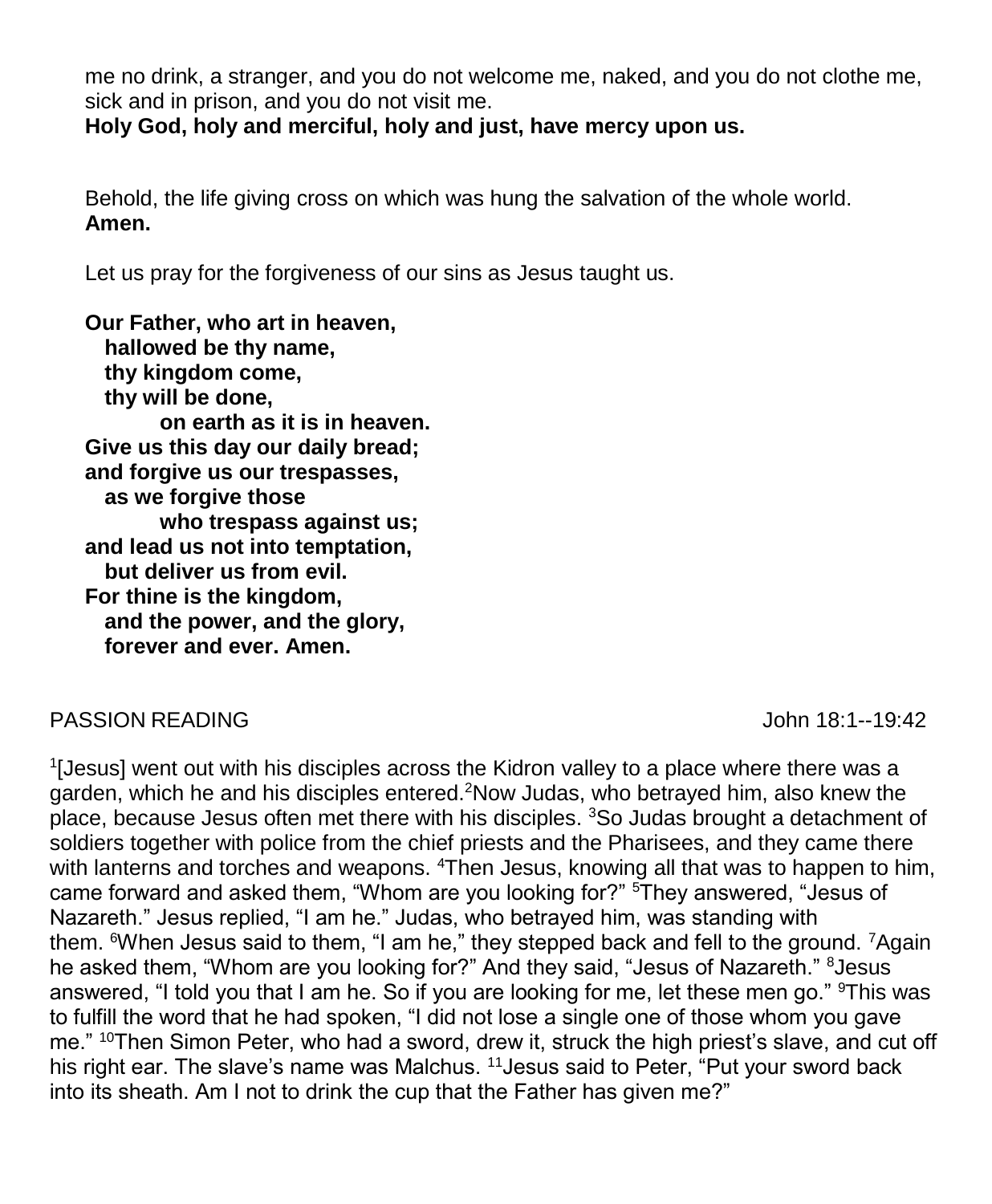$12$ So the soldiers, their officer, and the Jewish police arrested Jesus and bound him.  $13$  First they took him to Annas, who was the father-in-law of Caiaphas, the high priest that year. <sup>14</sup>Caiaphas was the one who had advised the Jews that it was better to have one person die for the people.

<sup>15</sup>Simon Peter and another disciple followed Jesus. Since that disciple was known to the high priest, he went with Jesus into the courtyard of the high priest, <sup>16</sup>but Peter was standing outside at the gate. So the other disciple, who was known to the high priest, went out, spoke to the woman who guarded the gate, and brought Peter in.<sup>17</sup>The woman said to Peter, "You are not also one of this man's disciples, are you?" He said, "I am not." <sup>18</sup>Now the slaves and the police had made a charcoal fire because it was cold, and they were standing around it and warming themselves. Peter also was standing with them and warming himself.

 $19$ Then the high priest questioned Jesus about his disciples and about his teaching. <sup>20</sup>Jesus answered, "I have spoken openly to the world; I have always taught in synagogues and in the temple, where all the Jews come together. I have said nothing in secret. <sup>21</sup>Why do you ask me? Ask those who heard what I said to them; they know what I said." <sup>22</sup>When he had said this, one of the police standing nearby struck Jesus on the face, saying, "Is that how you answer the high priest?"  $^{23}$ Jesus answered, "If I have spoken wrongly, testify to the wrong. But if I have spoken rightly, why do you strike me?" <sup>24</sup>Then Annas sent him bound to Caiaphas the high priest.

<sup>25</sup>Now Simon Peter was standing and warming himself. They asked him, "You are not also one of his disciples, are you?" He denied it and said, "I am not." <sup>26</sup>One of the slaves of the high priest, a relative of the man whose ear Peter had cut off, asked, "Did I not see you in the garden with him?" <sup>27</sup> Again Peter denied it, and at that moment the cock crowed.

 $28$ Then they took Jesus from Caiaphas to Pilate's headquarters. It was early in the morning. They themselves did not enter the headquarters, so as to avoid ritual defilement and to be able to eat the Passover. <sup>29</sup>So Pilate went out to them and said, "What accusation do you bring against this man?" <sup>30</sup>They answered, "If this man were not a criminal, we would not have handed him over to you." <sup>31</sup>Pilate said to them, "Take him yourselves and judge him according to your law." The Jews replied, "We are not permitted to put anyone to death." <sup>32</sup>(This was to fulfill what Jesus had said when he indicated the kind of death he was to die.)

 $33$ Then Pilate entered the headquarters again, summoned Jesus, and asked him, "Are you the King of the Jews?" <sup>34</sup>Jesus answered, "Do you ask this on your own, or did others tell you about me?" <sup>35</sup>Pilate replied, "I am not a Jew, am I? Your own nation and the chief priests have handed you over to me. What have you done?" <sup>36</sup> Jesus answered, "My kingdom is not from this world. If my kingdom were from this world, my followers would be fighting to keep me from being handed over to the Jews. But as it is, my kingdom is not from here." 37Pilate asked him, "So you are a king?" Jesus answered, "You say that I am a king. For this I was born, and for this I came into the world, to testify to the truth. Everyone who belongs to the truth listens to my voice." <sup>38</sup>Pilate asked him, "What is truth?"

After he had said this, he went out to the Jews again and told them, "I find no case against him. <sup>39</sup>But you have a custom that I release someone for you at the Passover. Do you want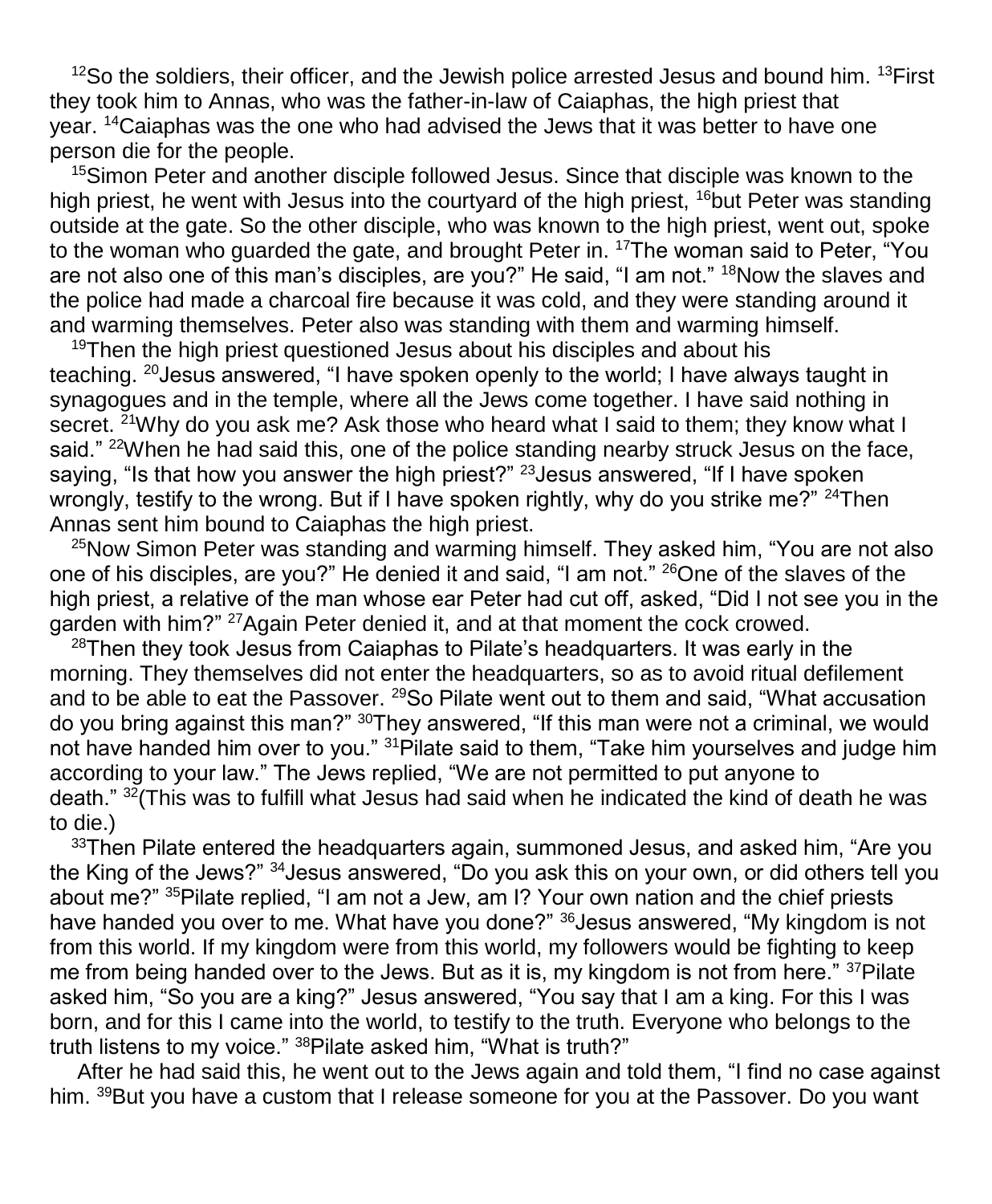me to release for you the King of the Jews?" <sup>40</sup>They shouted in reply, "Not this man, but Barabbas!" Now Barabbas was a bandit.

 $19:1$ Then Pilate took Jesus and had him flogged.  $2$ And the soldiers wove a crown of thorns and put it on his head, and they dressed him in a purple robe.  ${}^{3}$ They kept coming up to him, saying, "Hail, King of the Jews!" and striking him on the face. <sup>4</sup>Pilate went out again and said to them, "Look, I am bringing him out to you to let you know that I find no case against him." <sup>5</sup>So Jesus came out, wearing the crown of thorns and the purple robe. Pilate said to them, "Here is the man!" <sup>6</sup>When the chief priests and the police saw him, they shouted, "Crucify him! Crucify him!" Pilate said to them, "Take him yourselves and crucify him; I find no case against him." <sup>7</sup>The Jews answered him, "We have a law, and according to that law he ought to die because he has claimed to be the Son of God."

<sup>8</sup>Now when Pilate heard this, he was more afraid than ever. <sup>9</sup>He entered his headquarters again and asked Jesus, "Where are you from?" But Jesus gave him no answer. <sup>10</sup>Pilate therefore said to him, "Do you refuse to speak to me? Do you not know that I have power to release you, and power to crucify you?" <sup>11</sup>Jesus answered him, "You would have no power over me unless it had been given you from above; therefore the one who handed me over to you is quilty of a greater sin.<sup>" 12</sup>From then on Pilate tried to release him, but the Jews cried out, "If you release this man, you are no friend of the emperor. Everyone who claims to be a king sets himself against the emperor."

 $13$ When Pilate heard these words, he brought Jesus outside and sat on the judge's bench at a place called The Stone Pavement, or in Hebrew Gabbatha. <sup>14</sup>Now it was the day of Preparation for the Passover; and it was about noon. He said to the Jews, "Here is your King!" <sup>15</sup>They cried out, "Away with him! Away with him! Crucify him!" Pilate asked them, "Shall I crucify your King?" The chief priests answered, "We have no king but the emperor." <sup>16</sup>Then he handed him over to them to be crucified.

So they took Jesus; <sup>17</sup>and carrying the cross by himself, he went out to what is called The Place of the Skull, which in Hebrew is called Golgotha. <sup>18</sup>There they crucified him, and with him two others, one on either side, with Jesus between them. <sup>19</sup>Pilate also had an inscription written and put on the cross. It read, "Jesus of Nazareth, the King of the Jews." <sup>20</sup>Many of the Jews read this inscription, because the place where Jesus was crucified was near the city; and it was written in Hebrew, in Latin, and in Greek. <sup>21</sup>Then the chief priests of the Jews said to Pilate, "Do not write, 'The King of the Jews,' but, 'This man said, I am King of the Jews.'" <sup>22</sup>Pilate answered, "What I have written I have written." <sup>23</sup>When the soldiers had crucified Jesus, they took his clothes and divided them into four parts, one for each soldier. They also took his tunic; now the tunic was seamless, woven in one piece from the top. <sup>24</sup>So they said to one another, "Let us not tear it, but cast lots for it to see who will get it." This was to fulfill what the scripture says,

"They divided my clothes among themselves,

and for my clothing they cast lots."

<sup>25</sup>And that is what the soldiers did.

Meanwhile, standing near the cross of Jesus were his mother, and his mother's sister, Mary the wife of Clopas, and Mary Magdalene. <sup>26</sup>When Jesus saw his mother and the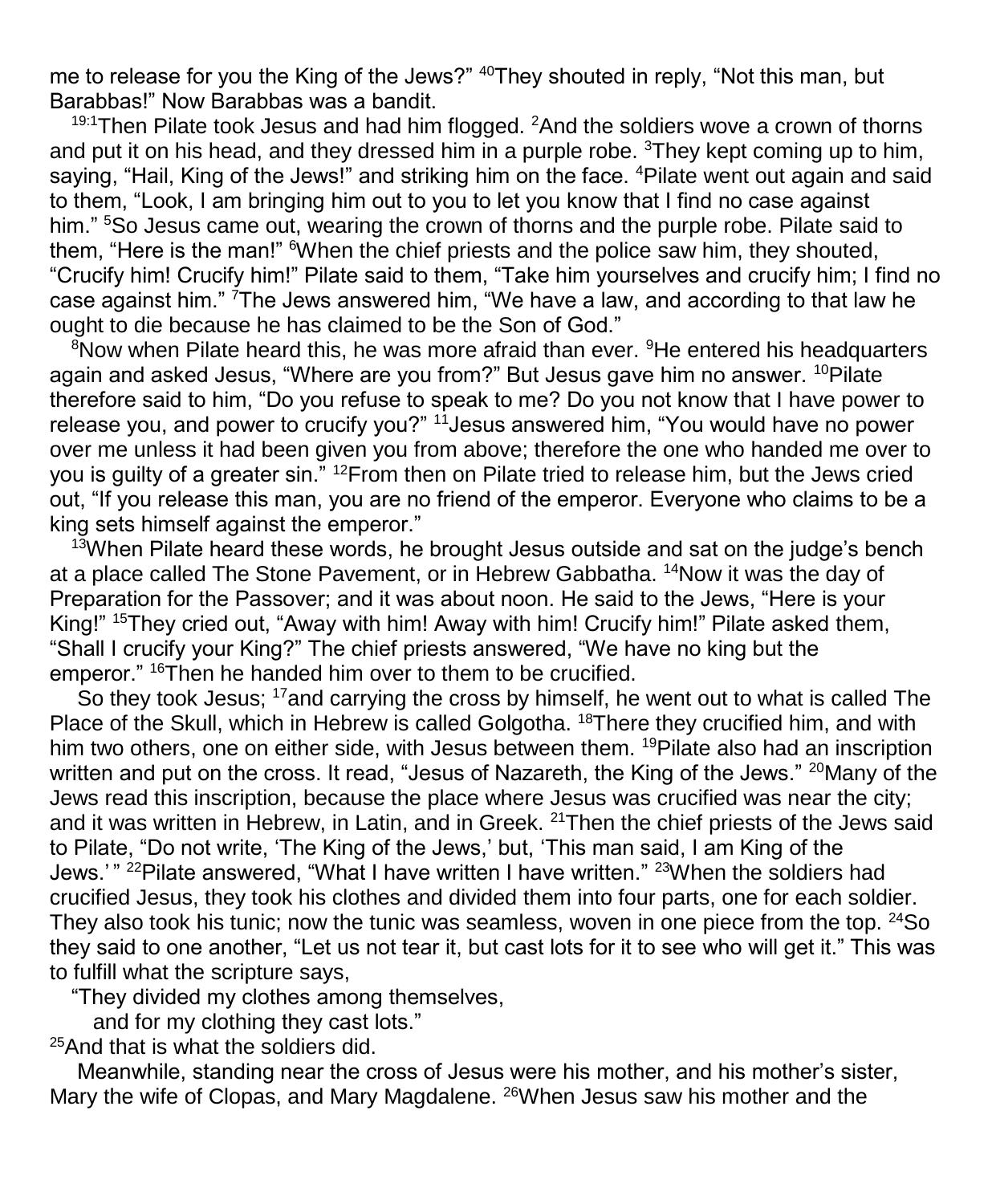disciple whom he loved standing beside her, he said to his mother, "Woman, here is your son." <sup>27</sup>Then he said to the disciple, "Here is your mother." And from that hour the disciple took her into his own home.

 $28$ After this, when Jesus knew that all was now finished, he said (in order to fulfill the scripture), "I am thirsty."  $^{29}A$  jar full of sour wine was standing there. So they put a sponge full of the wine on a branch of hyssop and held it to his mouth. <sup>30</sup>When Jesus had received the wine, he said, "It is finished." Then he bowed his head and gave up his spirit.

<sup>31</sup> Since it was the day of Preparation, the Jews did not want the bodies left on the cross during the sabbath, especially because that sabbath was a day of great solemnity. So they asked Pilate to have the legs of the crucified men broken and the bodies removed.  $32$ Then the soldiers came and broke the legs of the first and of the other who had been crucified with him. 33But when they came to Jesus and saw that he was already dead, they did not break his legs. <sup>34</sup>Instead, one of the soldiers pierced his side with a spear, and at once blood and water came out. <sup>35</sup> (He who saw this has testified so that you also may believe. His testimony is true, and he knows that he tells the truth.)  $36$ These things occurred so that the scripture might be fulfilled, "None of his bones shall be broken." 37And again another passage of scripture says, "They will look on the one whom they have pierced."

<sup>38</sup>After these things, Joseph of Arimathea, who was a disciple of Jesus, though a secret one because of his fear of the Jews, asked Pilate to let him take away the body of Jesus. Pilate gave him permission; so he came and removed his body.  $39$ Nicodemus, who had at first come to Jesus by night, also came, bringing a mixture of myrrh and aloes, weighing about a hundred pounds. <sup>40</sup>They took the body of Jesus and wrapped it with the spices in linen cloths, according to the burial custom of the Jews.  $41$ Now there was a garden in the place where he was crucified, and in the garden there was a new tomb in which no one had ever been laid. <sup>42</sup>And so, because it was the Jewish day of Preparation, and the tomb was nearby, they laid Jesus there.

SERMON **Pastor Steve Cruys Pastor Steve Cruys Pastor Steve Cruys** 

HYMN *"Were You There"* ELW Hymn #353 Vv. 1, 2, (Vs.5 – Cantor only)

THE ADORATION Were you there? **We were there, O God, we were there.**

**All Depart in Silence**

*Following the hymn, you are invited to remain in the sanctuary for silent reflection and prayer. Or you may depart in silence.* 

*If you have an offering, please leave it in the offering basket near the exit.* 

*Please join us for Easter worship. Sunday morning at 9:00 am, with Easter rolls being served by the Christian Education team*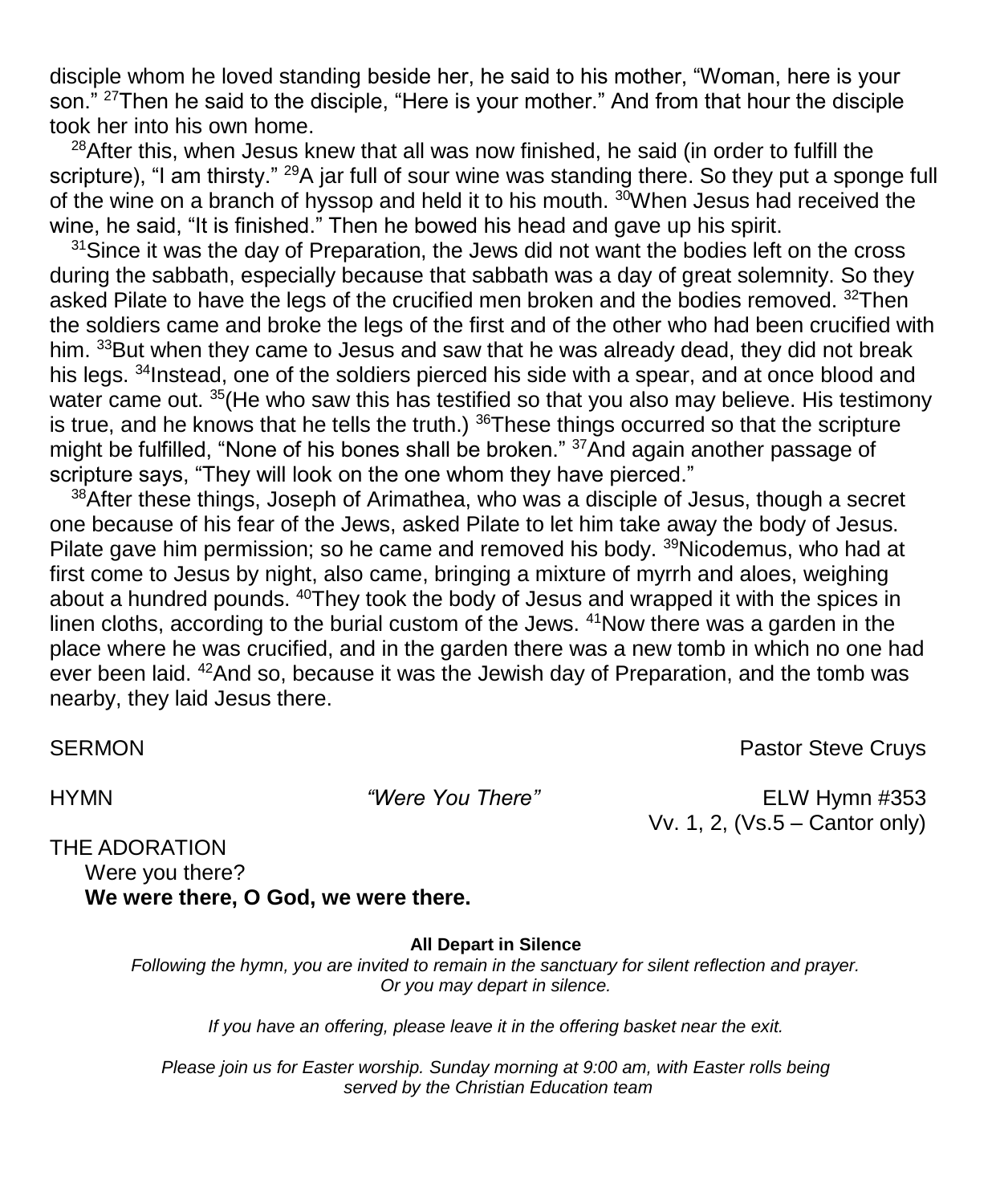#### WORSHIP ASSISTANTS

Substitute Organist: Julie Lauritzen Cantor: Diane Hawkinson Greeters: Jamie Carlson and Mike Carlson Online Video Operator: Brayden Bresnahan Ushers: Jamie Carlson and Mike Carlson

#### **ANNOUNCEMENTS**

#### **Holy Week**

**Good Friday**, April 15th, at 6:30 pm, **Easter Sunday**, April 17th, at 9:00 am with rolls and coffee served by Christian Education.

*Easter Flowers Still Available* Memorial envelopes are available in the church office or Sanctuary entry table on Sundays. Please mark the envelope clearly so we will know if you plan to pick up the flowers or leave them for distribution. Plants may be taken on Tuesday, April 18th. The envelope can be left at the church office or put in the offering plate. Thank you.

| Easter Lilies \$12.00 |         | <b>Azaleas</b>                | \$20.00 |
|-----------------------|---------|-------------------------------|---------|
| <b>Mums</b>           | \$14.00 | <b>Asiatic Lilies \$14.00</b> |         |

**Call Committee Nominations form:** If there is a church member that you think would be a good candidate for the 2022 Call Committee as we begin our search for our new Pastor, please fill out the nomination form located on the sanctuary entry desk or church office and return to the church office by Tuesday, April 19<sup>th</sup>. Office is closed Monday for Easter **Monday holiday**. Thank you.

**Amazon Smile**: Are you an amazon shopper? AmazonSmile is a simple way for you to support your favorite charitable organization every time you shop, at **no** cost to you. When you shop with AmazonSmile, they will donate 0.5% of your eligible purchases to the charitable organization of your choice. Chisago Lake Lutheran Church is one of those choices. A great way to support your church even as you shop. Check it out!

#### **Check out the paper lined walls in the fellowship hall!**

Please use this project as a Historical timeline of Chisago Lake Lutheran Church. We would like you to add your many memories of Chisago Lake, milestones that happened here throughout the many years and significant events that you were a part of or remember at Chisago Lake. This Historical timeline will be used by the Call Committee as they move forward in search of a Pastor for Chisago Lake Lutheran Church. Thank you.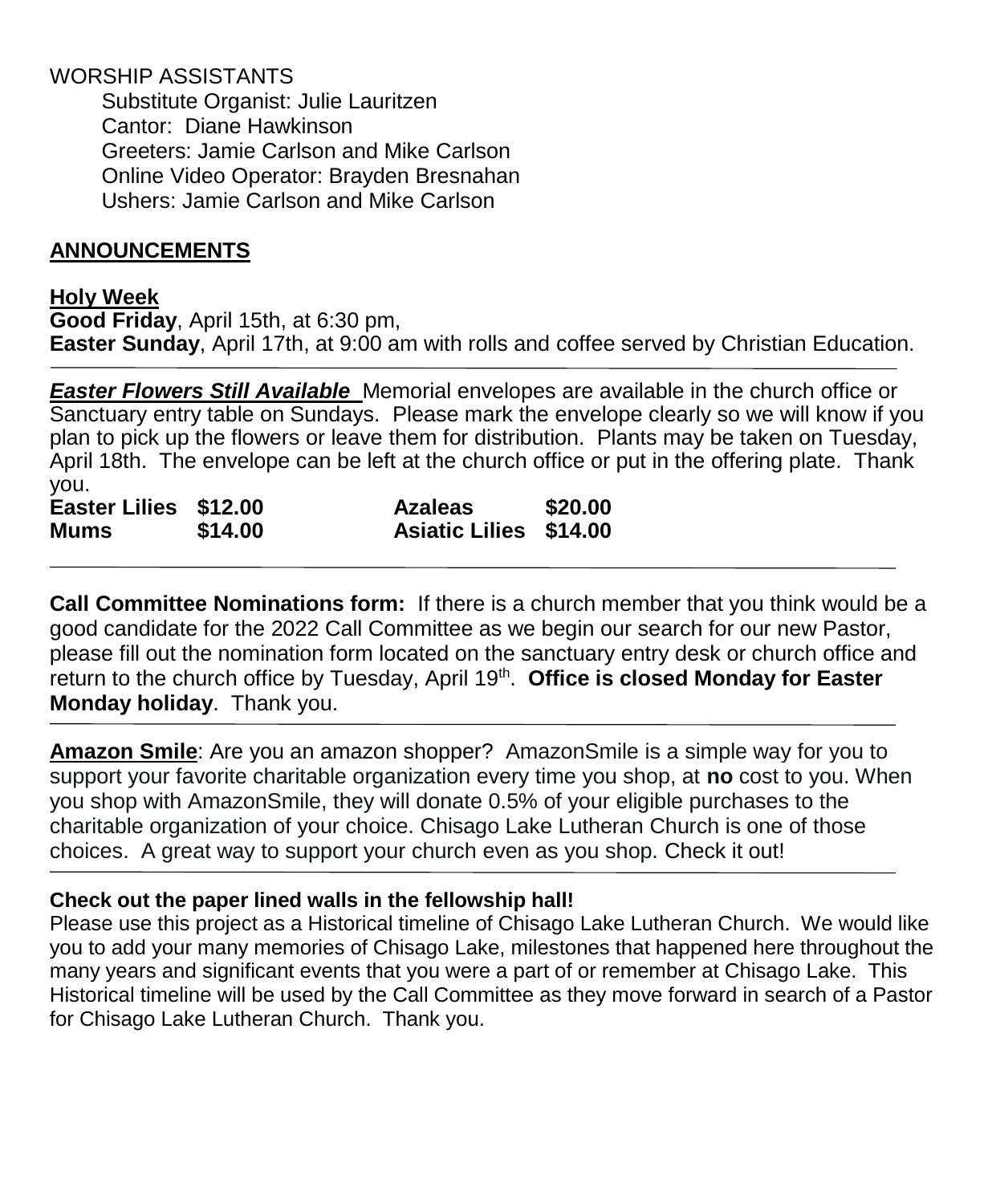Join Lauryn Lundberg as she holds another great FOOD SHELF FUNDRAISER. **Saturday, April 23rd from 9-11am IN THE LOWER PARKING LOT-** canned goods along with other non-perishables, paper products personal hygiene products

## *Gather* **Bible Study**

This month is the final lesson in the series The Kingdom of God**,** by the Rev. Dr. Mark Allan Powell. We will be looking into the future – "Living forever with God."

- $\bullet$  We will meet in person on Tuesday, April 26<sup>th</sup> from 1:30-3:00 in the church Green Room.
- To join in by Zoom, contact Bonnie Anderson at [brinkanderson@gmail.com](mailto:brinkanderson@gmail.com) for the link.
- For information about *Gather* Magazine, contact Barb Wikelius at [bjwikelius@gmail.com.](mailto:bjwikelius@gmail.com) New subscribers can receive their first year as a free gift from our WELCA unit.

## **What is the CLLC Book Club?**

We are a group of CLLC Christians who believe that all people are part of God's creation and that all people deserve justice. We seek to develop a deeper understanding about the injustices and experiences of our Black, Brown and Native brothers and sisters in Christ through reading books, watching videos, and having conversation with each other.

**CLLC Book Group will meet on Thursday, April 28 at 7 p.m. on zoom.** Contact Bonnie Anderson [\(brinkanderson@gmail.com\)](mailto:brinkanderson@gmail.com) if you'd like to attend. We will look at the Treaty of 1837 and on the land acknowledgment. We will conclude our discussion on Dakota by Kathleen Norris.

**Community Meals:** Watch for future info on the beginning of the Community Meals date. Was previously scheduled to begin May  $2<sup>nd</sup>$  but being rescheduled. Stay tuned. Community meals will be served at **Zion Lutheran Church is Chisago City.** All are welcome!

## **APPLIANCE and RECYCLING DAY AT CLLC**

## **May 7th from 8:00 a.m. - 2:00 p.m. in the lower parking lot.**

Bring your old computers, TV's, monitors, refrigerators, tires, stereos, DVD's, scanners, couches, chairs, and printers to the **church lower parking lot.** For a fee, AAA Recycling will take your items for you. This is open to all residents. Price sheets are available in the church office or you can call the church office with any questions. 257-6300

**CLLC 168th Church Anniversary will be recognized on Sunday, May 15th**. The church service will have familiar Swedish Hymns. After the service, come enjoy cookies and Swedish Egg Coffee in the Fellowship Hall served by the CLLC Historical Committee. The Heritage Room will also be open. Come and enjoy your church history.

**The Heritage Room is open on May 8 after the church service**. The Heritage Room is located on floor 2 near the wall mailboxes. Come and enjoy your church history.